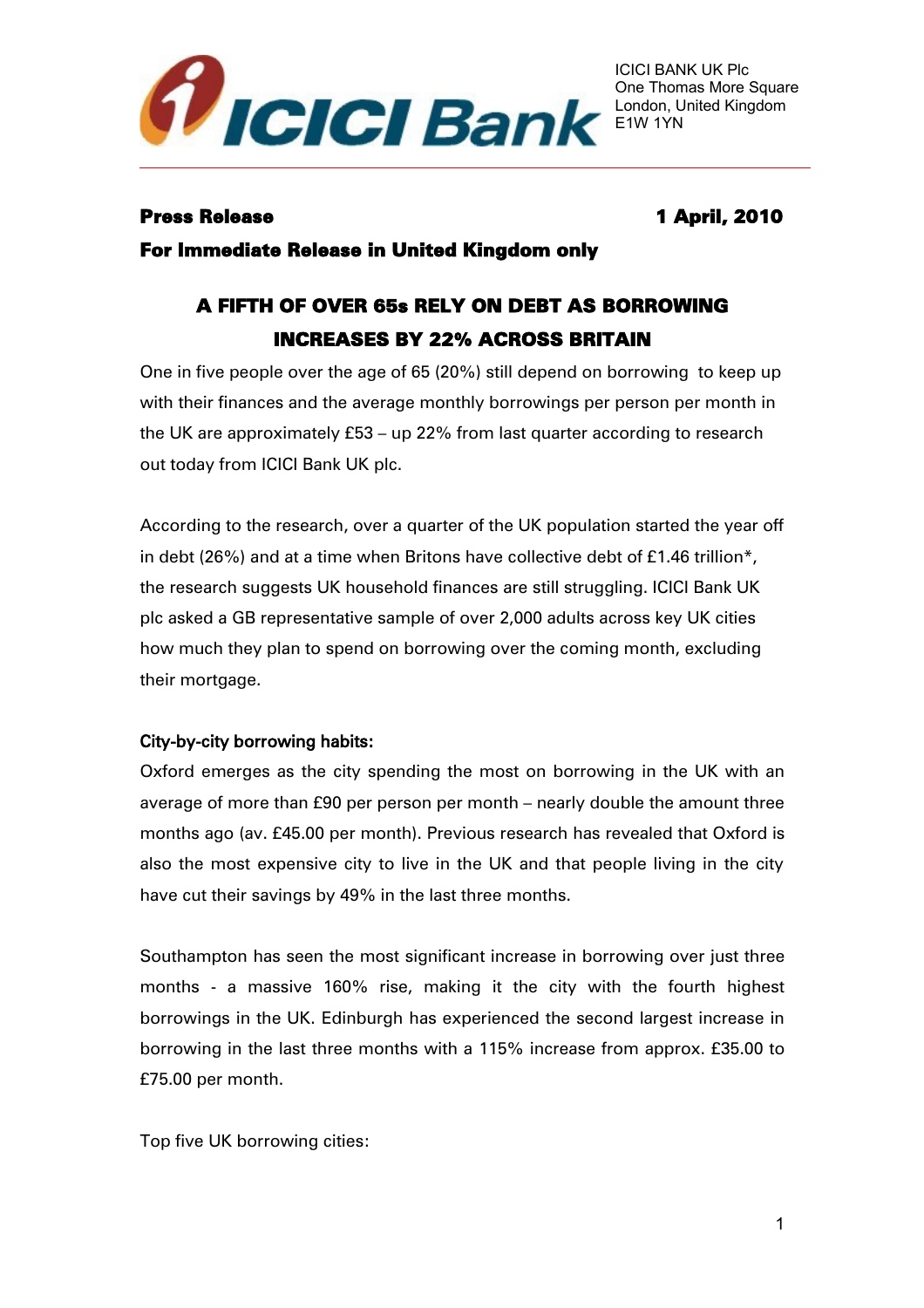

| City              | <b>Borrowings Q4</b> | <b>Borrowings Q1</b> | Difference per |
|-------------------|----------------------|----------------------|----------------|
|                   | 2009                 | 2010                 | quarter        |
| Oxford            | £45 per month        | £90 per month        | £45 increase   |
| Nottingham        | £50 per month        | £80 per month        | £30 increase   |
| Edinburgh         | £35 per month        | £75 per month        | £40 increase   |
| Southampton       | £25 per month        | £65 per month        | £40 increase   |
| <b>UK Average</b> | £45 per month        | £55 per month        | £10 increase   |
| London            | £60 per month        | £65 per month        | £5 increase    |

(Figures do not include mortgage borrowing)

Anubrata Biswas, Head of Retail Banking at ICICI Bank UK commented: "Although it can be tempting to use credit cards or loans to help with the pressures of increasing costs of living, it is important to invest any money you can into a high interest savings account. By locking it away in savings, your money can be earning interest for the times when you need it the most. Our HiSAVE two and three year fixed no asterisk rate accounts offer the best rates on the market at the moment at 4.10% and 4.60%."

-ends-

References:

\*Daily Mail, Thursday 4 February 2010

\*\*Daily Express, Monday 8 February 2010

### For more information or to arrange interviews, contact:

Guy Bellamy/ Lisa Donohue/ Rosie Dodd 020 7269 717/ 7219/ 7112 [Guy.Bellamy@fd.com/](mailto:Guy.Bellamy@fd.com/) [Lisa.Donohue@fd.com/](mailto:Lisa.Donohue@fd.com/) [Rosie.Dodd@fd.com](mailto:Rosie.Dodd@fd.com)

### Notes to editors

- 1. The HiSAVE research was conducted by Vision Critical among a weighted, GB representative sample of 2,000 adults in January 2010. This sample was supplemented to give a minimum representative sample of 100 people in each of the 15 cities surveyed.
- 2. Photography and further HiSAVE product information is available on request.
- 3. The HiSave City Saving Index will be published every three months to reveal the changing financial fortunes of British cities. To be added to the priority email list for forthcoming releases, email your contact details to: [icicipressuk@fd.com](mailto:icicipressuk@fd.com)

4. About HiSAVE and ICICI Bank UK PLC (website [www.hisave.co.uk](http://www.hisave.co.uk/) and [www.icicibank.co.uk\)](http://www.icicibank.co.uk/):